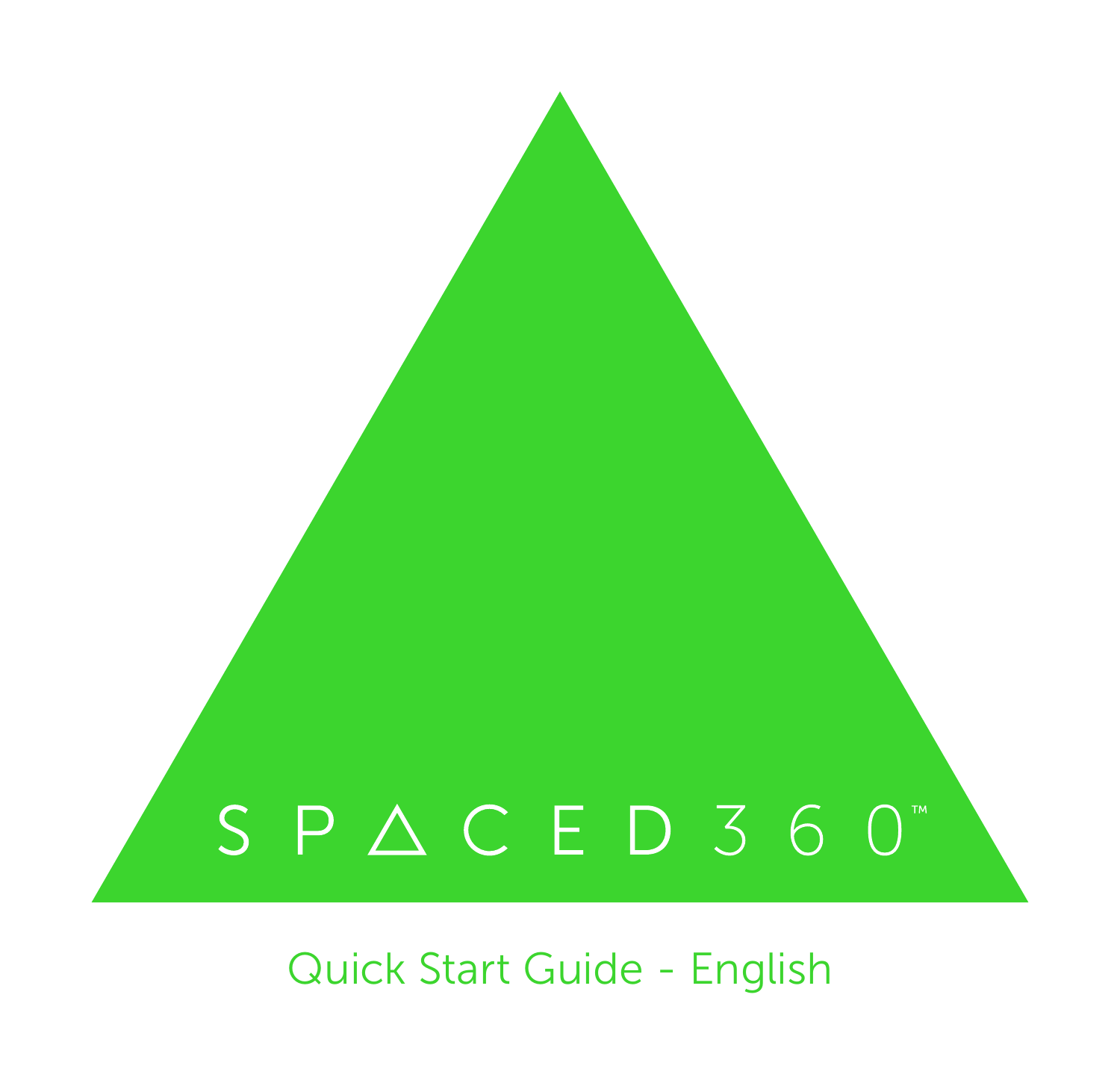# This is Spaced360™

A new sonic dimension of mind-blowing, heart-skipping, skin-tingling music.

A little bit of old-school magic. A whole lot of tech-craft innovation.

The time is now. The space is here. Enter the sound.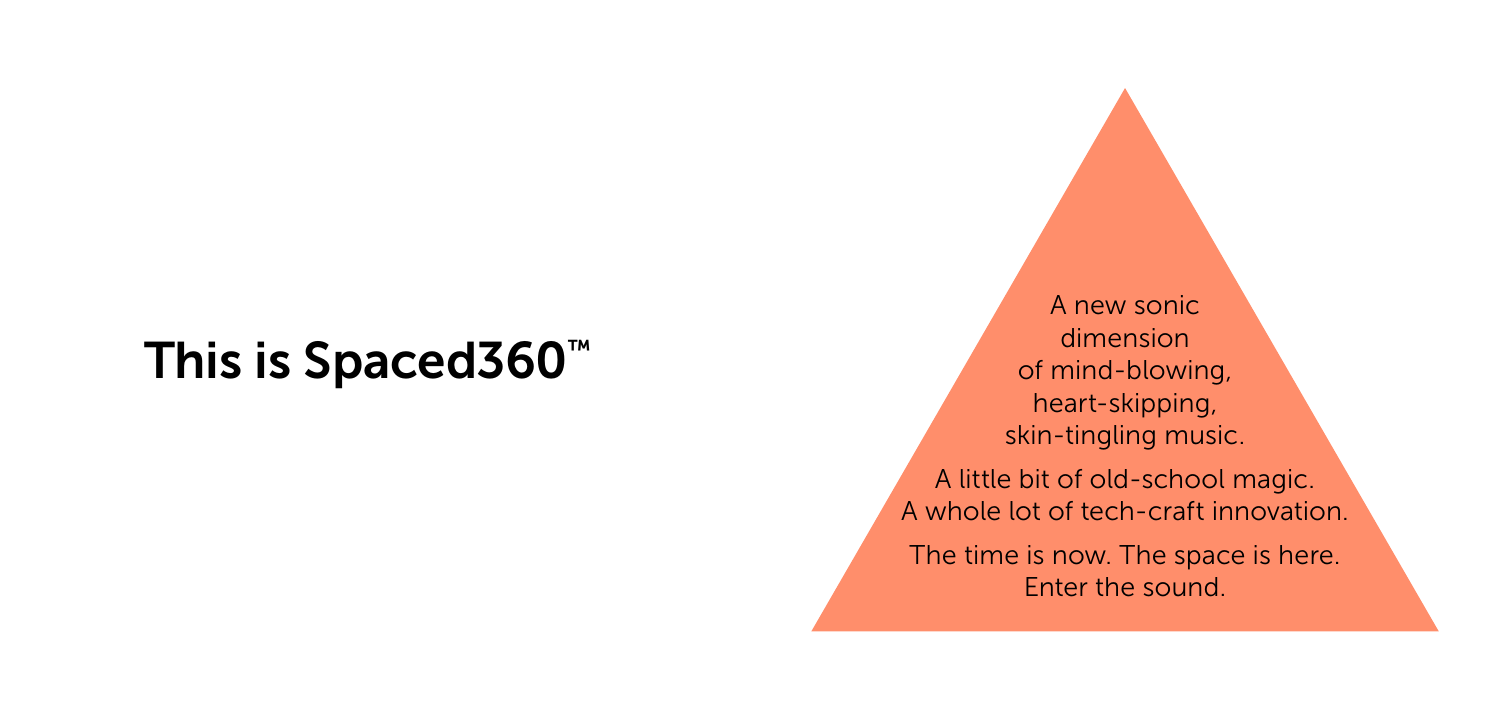### Play together

You and your friends have a thing for music. Your Spaced360 has a thing for Bluetooth devices. Togetherness = a 360° sound space where everyone can bask in the sonic sweet spot.

Beach? Rooftop? Home? Spaced360 will play your music wherever you want, with whoever you want.

It gets even better if your phone has NFC. Just bring up your playlist, touch the phone on the Centre Key to pair, and boom, your music is on.

Share your Spaced360, it's not into phone monogamy, everyone can pair and play.

Flip the page and get connected.

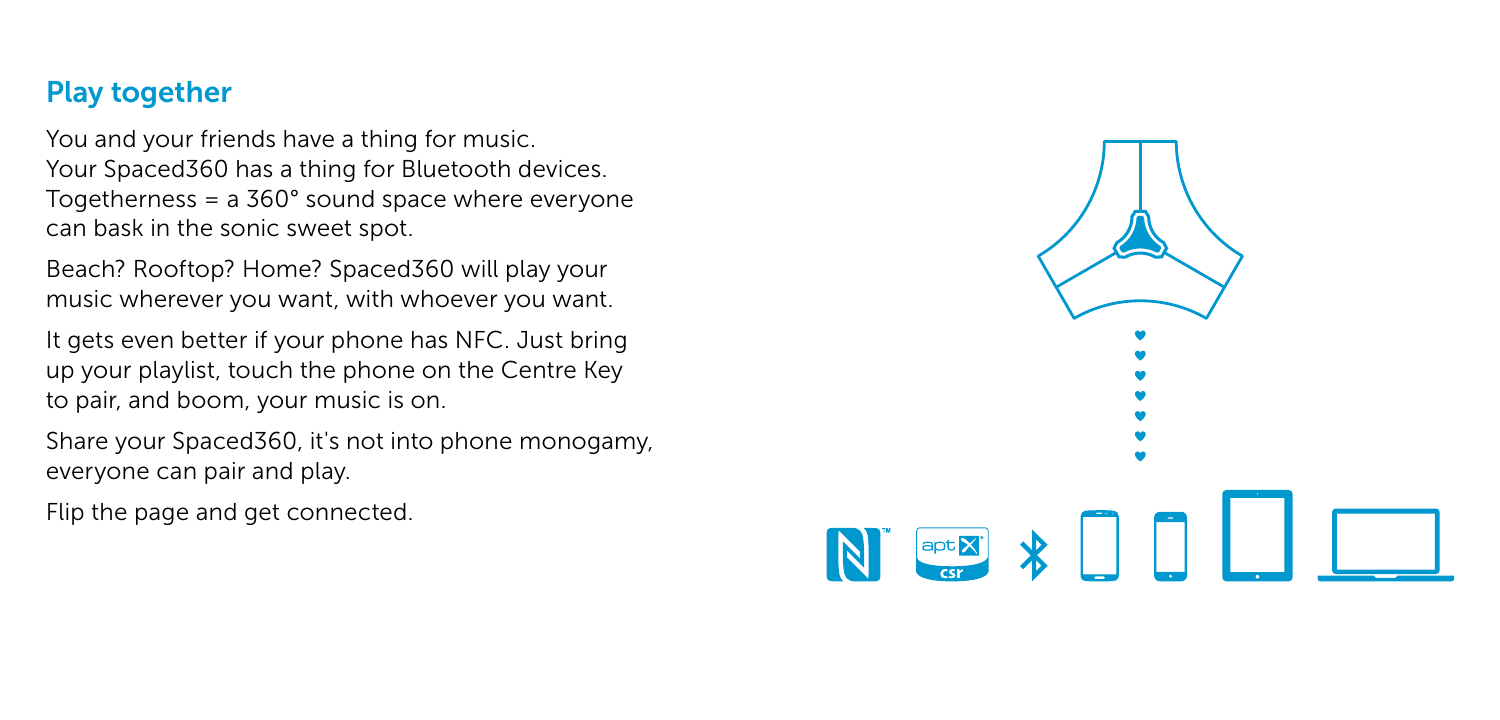#### Power up

It's all about the Centre Key.



A quick tap and your Spaced360 will be wide awake, ready for the good times.

Press for 3-2-1 until you hear a 'ping'. Your Spaced360 is now ready to pair with a new Bluetooth device.

Press and hold until the lights go out if you really want to turn your Spaced360 off.

## Stay powerful

Need an energy boost? Connect the wall plug and place your Spaced360 on the base charger.

Green lights = energised. Your Spaced360 speaker is ready for action.

Red lights = needs an energy boost. Place your Spaced360 on the base charger.

**Flashing lights =**  $muted$ **.** Tap the mute key to bring your sound back.

Your Spaced360 likes to conserve energy, so when the music stops it'll take a disco nap. Poke the Centre Key and it'll be wide awake.

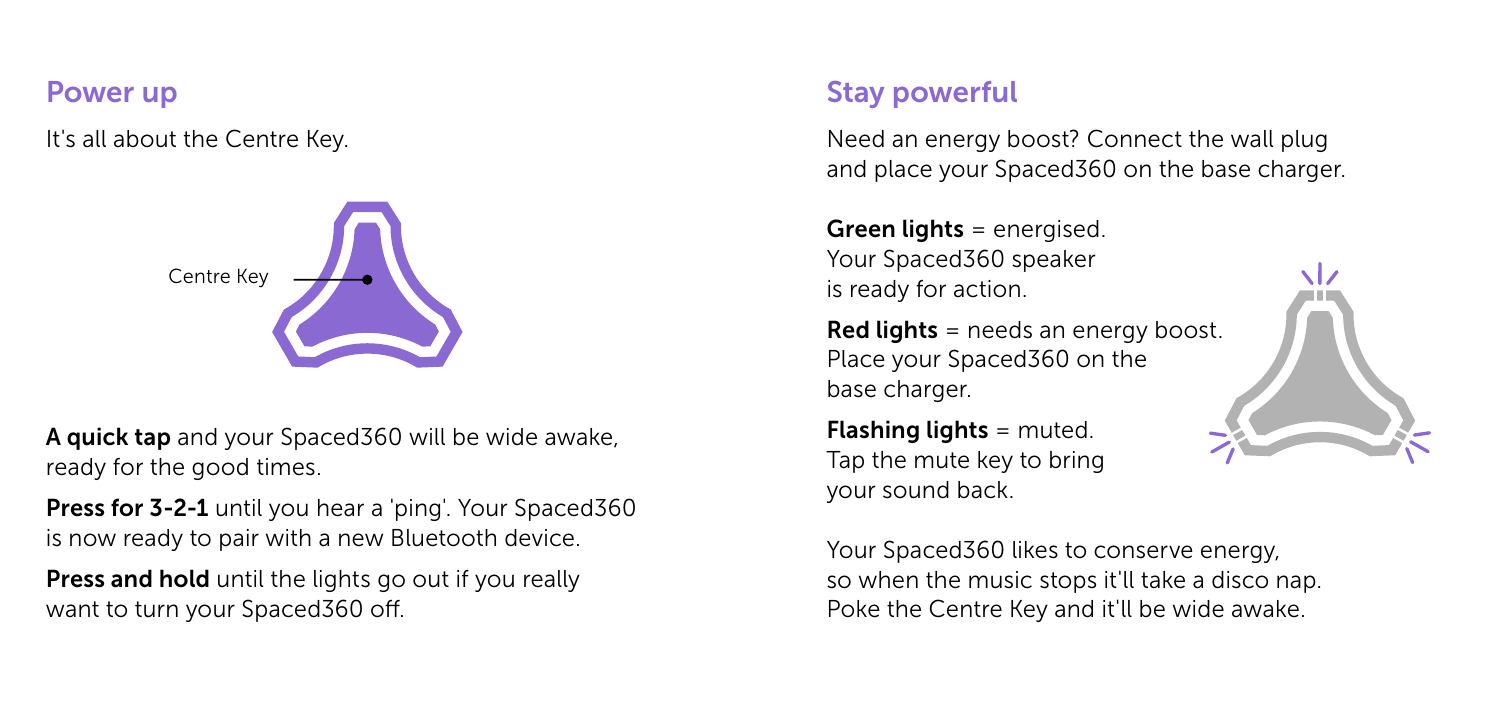## Connect your Spaced360 using Bluetooth

#### Pair a new device to Spaced360

- 1. Press and hold the Centre Key for a count of 3-2-1. This sends out a wireless wink that says it's up for pairing.
- 2. Turn on Bluetooth in the settings of your phone, tablet or computer.
- 3. Select Spaced360 on your device's Bluetooth settings and you're ready to go.



**Fast flashing**  $=$  up for pairing **Slow flashing** = ready to connect Solid light = connected

#### So now this device is paired, you can play music whenever you like. Here's the ritual:

- 1. Press the Centre Key. Slow flashing Bluetooth icon = your Spaced360 is ready to connect.
- 2. Turn Bluetooth on in the settings of your phone, tablet or computer.
- 3. Your device should connect in a flash. No? Simply select Spaced360 from the Bluetooth menu on your device.
- 4. A solid Bluetooth icon on your Spaced360 = your device is connected and ready for play time.

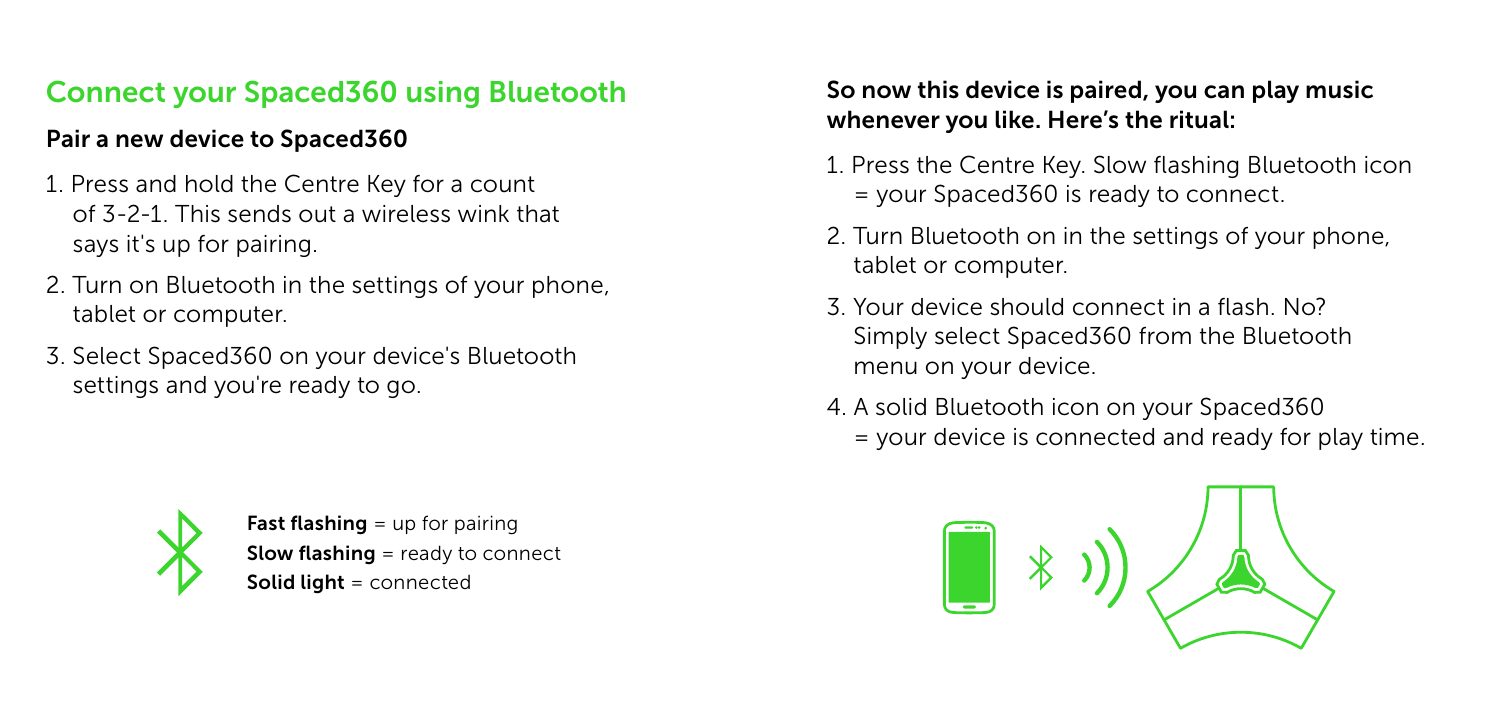## Connect your Spaced360 using NFC

#### Pair a new device to Spaced360

- 1. Check NFC is turned on in the settings of your phone or tablet.
- 2. Touch your phone on the Spaced360 Centre Key.
- 3. Your phone and Spaced360 will now pair and connect.
- Not working? Make sure your phone screen isn't locked – your Spaced360 only plays with up-for-it devices.

#### So now this device is paired, you can play music whenever you like. Here's the ritual:

- 1. Unlock your phone.
- 2. Touch your phone on the Spaced360 Centre Key.
- 3. Your device will connect in a flash to Spaced360. No? Have a quick check that NFC is turned on in your phone settings.
- 4. A solid Bluetooth icon on your Spaced360 = your phone is connected and ready for play time.



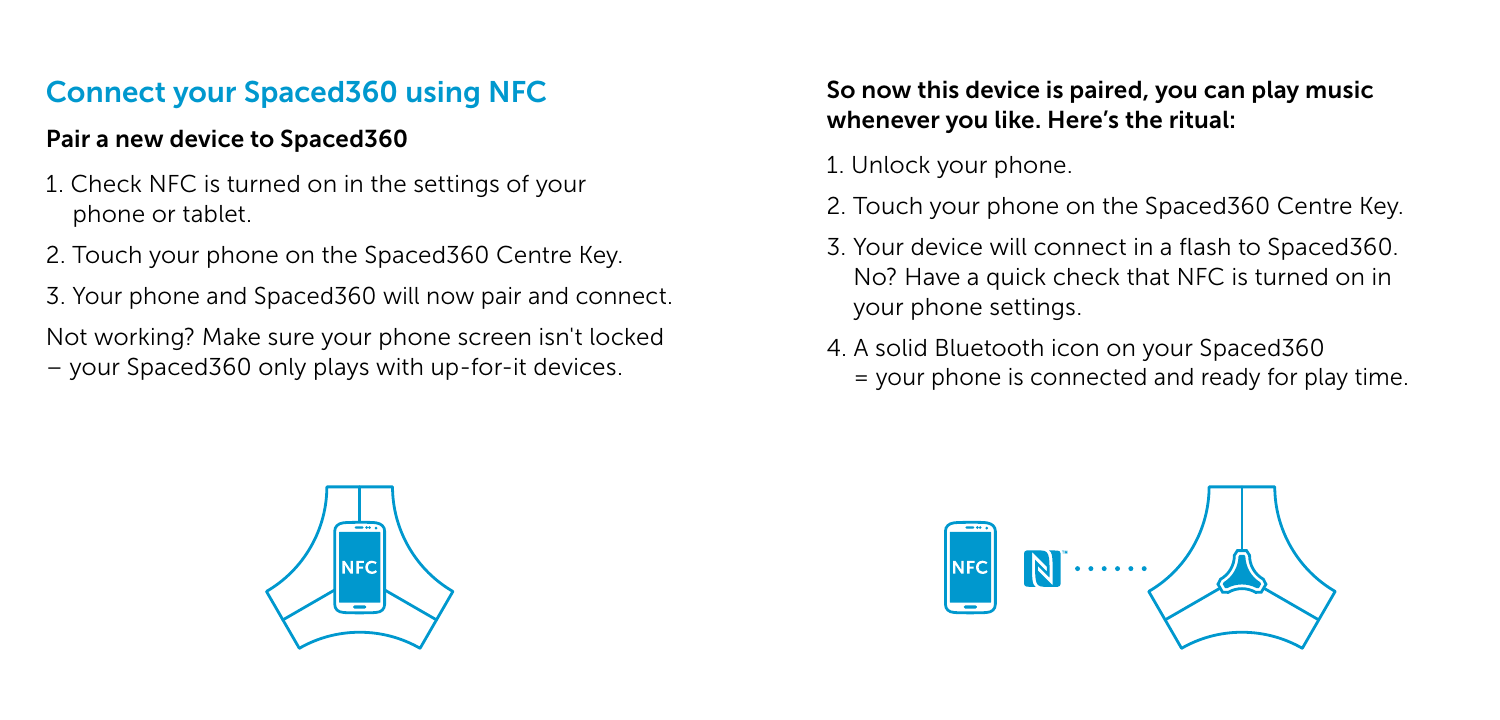#### airSOUND™ Technology

Mono? Stereo? So last century.

Welcome to the 3rd generation of audio, where everyone can revel in the sonic sweet spot.

Your Spaced360 is powered by airSOUND™ Technology, so you and your friends – no matter who's in front, behind, or swinging from the chandeliers – everyone can experience the same uber-pure 360° sound-space.

Spaced360 was styled by Frank Nuvo, DSN, California, USA.

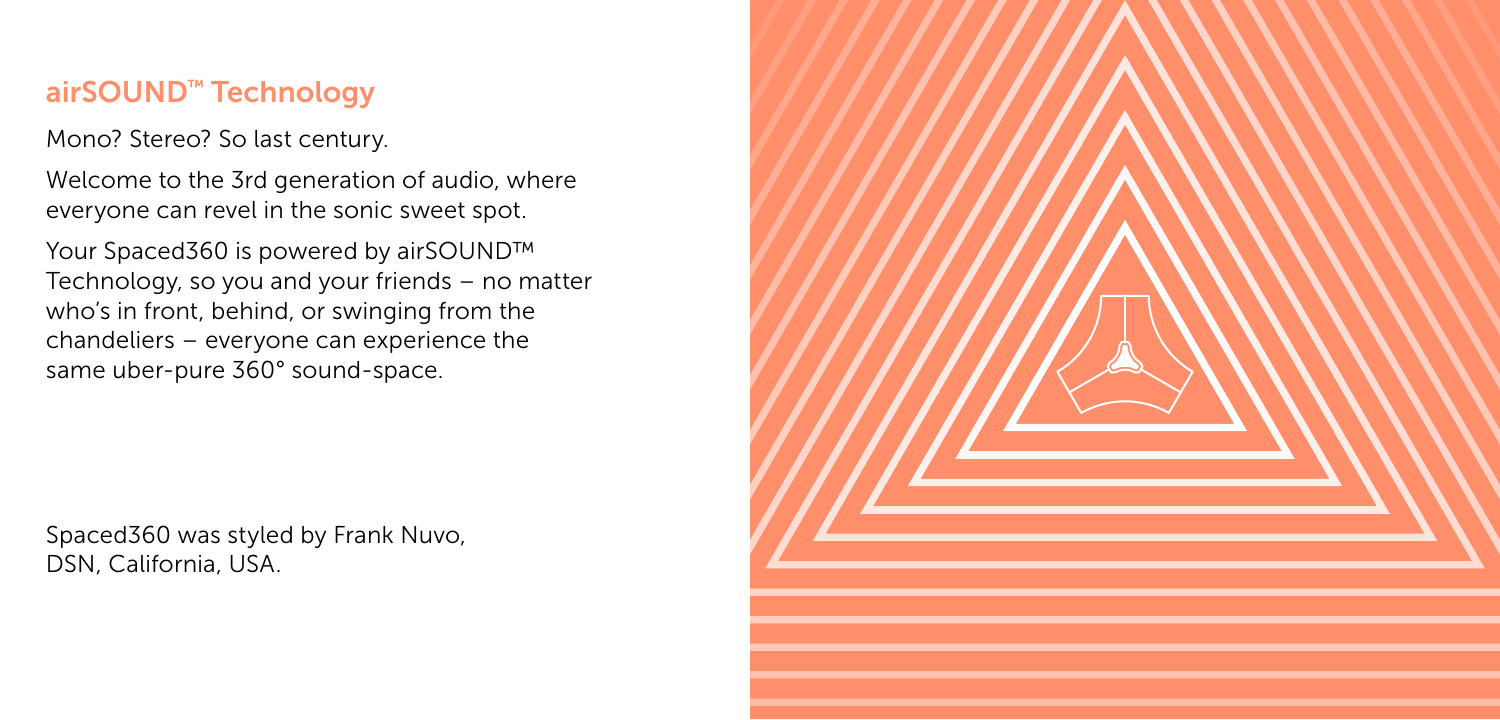## What's in the box?

#### 1 x Spaced360™ wireless portable speaker

- a) Centre Key
- b) Control Key: Volume up, down and mute
- c) Micro USB port (for updates only, not charging)
- d) Aux cable input
- e) Base charger connection

# 2 1 x Base charger

3 1 x Aux cable (No Bluetooth? Plug in old-school style with this cable)

## Transform your Spaced360 with a pop of colour

Check out the case collection and register your speaker at Spaced360.com